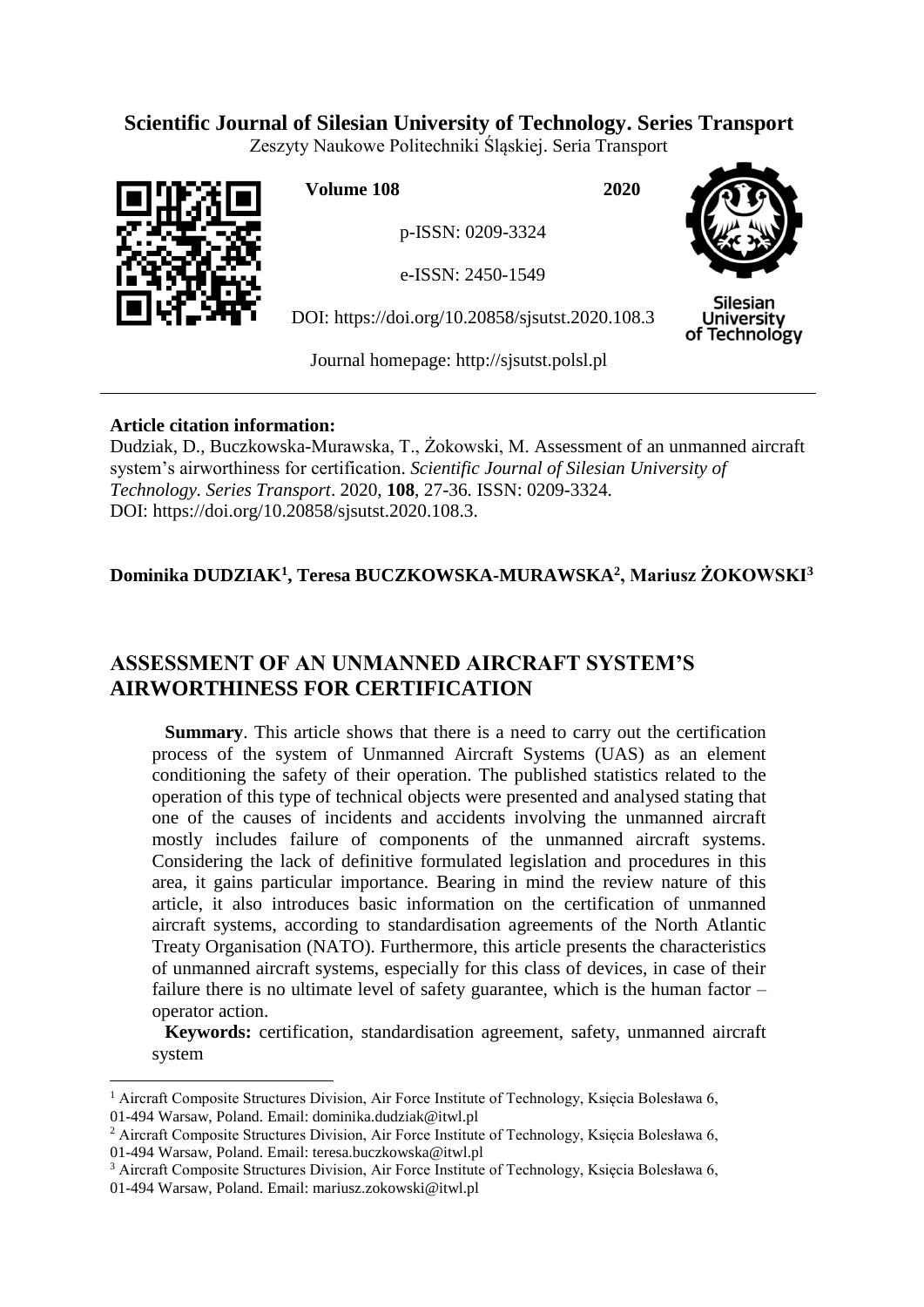### **1. INTRODUCTION**

Unmanned Aircraft, commonly called drones, are gaining popularity by the year. Initially, like most devices, this technology was available for the Armed Forces only. The development of manufacturing technologies made these solutions widely available and was subsequently applied in addition to the military class solutions. They are currently used for various purposes in uniformed services, health service, energy, geology, photography, cartography, agriculture, environmental protection, recreation and many others. Manufacturers, noticing the potential of unmanned aircraft systems, made attempts to build them for transporting courier parcels, medicines and ultimately organs for transplantation purposes. In the future, unmanned aircraft systems would be applied in areas that are presently unlikely, such as fire extinguishing, rescuing people, and also serve as "sky taxis". These applications are the ambitious plans of today's manufacturers, however, it should be noticed that work on these concepts goes far beyond the sphere of science-fiction. An example may be the Australian company, Wing, which launched a parcel delivery service up to 1.5 kg [15] using drones in 2019. In these packages, medicines, food and other items, books, for example, can be transported. This service is available for inhabitants of the suburbs of Crace, Palmerston and Franklin in Australia. These and other concepts of applications are associated with numerous challenges. In the case of parcel delivery, these involve, among others, guaranteeing the safe parcel delivery while considering their weight, weather conditions, adaptation to a type of building, safety issues of performing operations or system reliability. Every concept has its individual limitations. However, the exception here is the operating safety area of unmanned aircraft systems that should be subject to special regulations. In our opinion, one of the most important ways to increase operating safety is the certification of unmanned aircraft systems as a method for allowing the use of systems that meet given criteria.

### **1. CERTIFICATION**

Certification is a recognition that a product, part, device, organisation or a person meets the applicable requirements of airworthiness, which was confirmed in the declaration of conformity [4]. However, airworthiness is considered as the ability of the aircraft or other equipment or on-board system to operate in flight and on the ground without a significant threat to the flight crew, ground crew, passengers or other third parties [4]. Conclusively, certification is a process primarily aimed at increasing the safety of unmanned aircraft system operation by conducting the UAS system tests verifying its parameters.

### **2. NEED FOR CERTIFICATION**

Analysing the available tests and reports on the causes of the occurrence of the UAS system failures, it can be noticed that the main failure sources are component failures, human factor, service and others.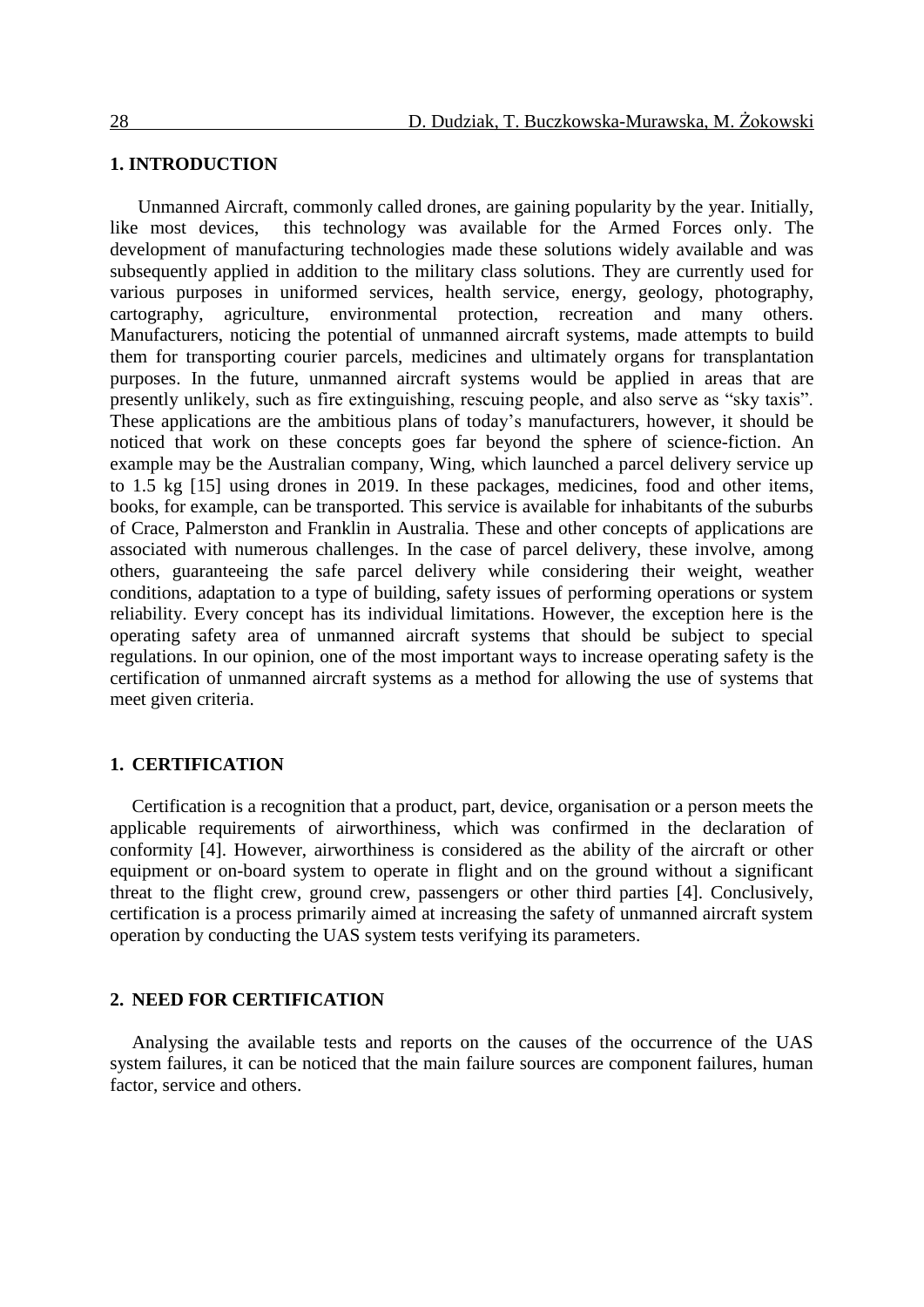### **2.1. Causes of unmanned aircraft system failures in the U.S. Army, Navy and Air Force**

Kevin W. Williams found that available reports on the UAS monitored prove that an accident rate for the UAS is generally much higher than for manned aircraft [14]. Understanding the causal factors associated with these accidents is important because it determines the unmanned aircraft system reliability improvement to a level comparable with manned aircraft. According to Williams, the most reliable source of data on unmanned aircraft system accidents are those provided by the U.S. Armed Forces. This is justified by the fact that the U.S. Armed Forces have a relatively long history of use of the unmanned aircraft system and accurately record information on accidents and incidents. He analysed the causes of the unmanned aircraft system's incidents that took place in 1986-2004. However, accidents and incidents without sufficient information as recorded in the U.S. Armed Forces were not considered by William. Finally, he analysed a total of 320 accidents and incidents in the UAS area. He proved that in the case of the majority of tested systems, the electrical and mechanical reliability is at least the same factor causing accidents as the human factor. Based on Williams's report, it can be concluded that even 59% of accidents were caused by the failures of the UAS components, similarly, the human factor represented only 30% [\(Fig. 1\)](#page-2-0). It indicates that there is an inverse relationship to that of manned aircraft, where the human factor is consistently the main cause of accidents.



<span id="page-2-0"></span>Fig. 1. Accident causes of Unmanned Aircraft Systems in the U.S. Army, Navy and Air Force from 1986 to 2004 [14]

### **2.2. Causes of events involving unmanned aircraft systems in 2006-2015**

The issue of the UAS's incident and accident causes became a point of interest after the unmanned aircraft collision with British Airways Airbus A320 at the Heathrow airport in 2016. It was decided that understanding the causes of these events will result in increased safety [13]. The authors of this article, in their work, analysed 152 accidents and incidents from unmanned aircraft system's area from around the world in 2006-2015. These studies as in K. Williams's report showed that technological issues are important, not human factors. This conclusion is significant because as confirmed by research, it is contrary to the view of the aviation industry, which for the last quarter of the century maintained that the human factor is the main cause of aviation incidents. Their research proved that this statement is true only in the field of manned aviation. Consequently, over the last years of the unmanned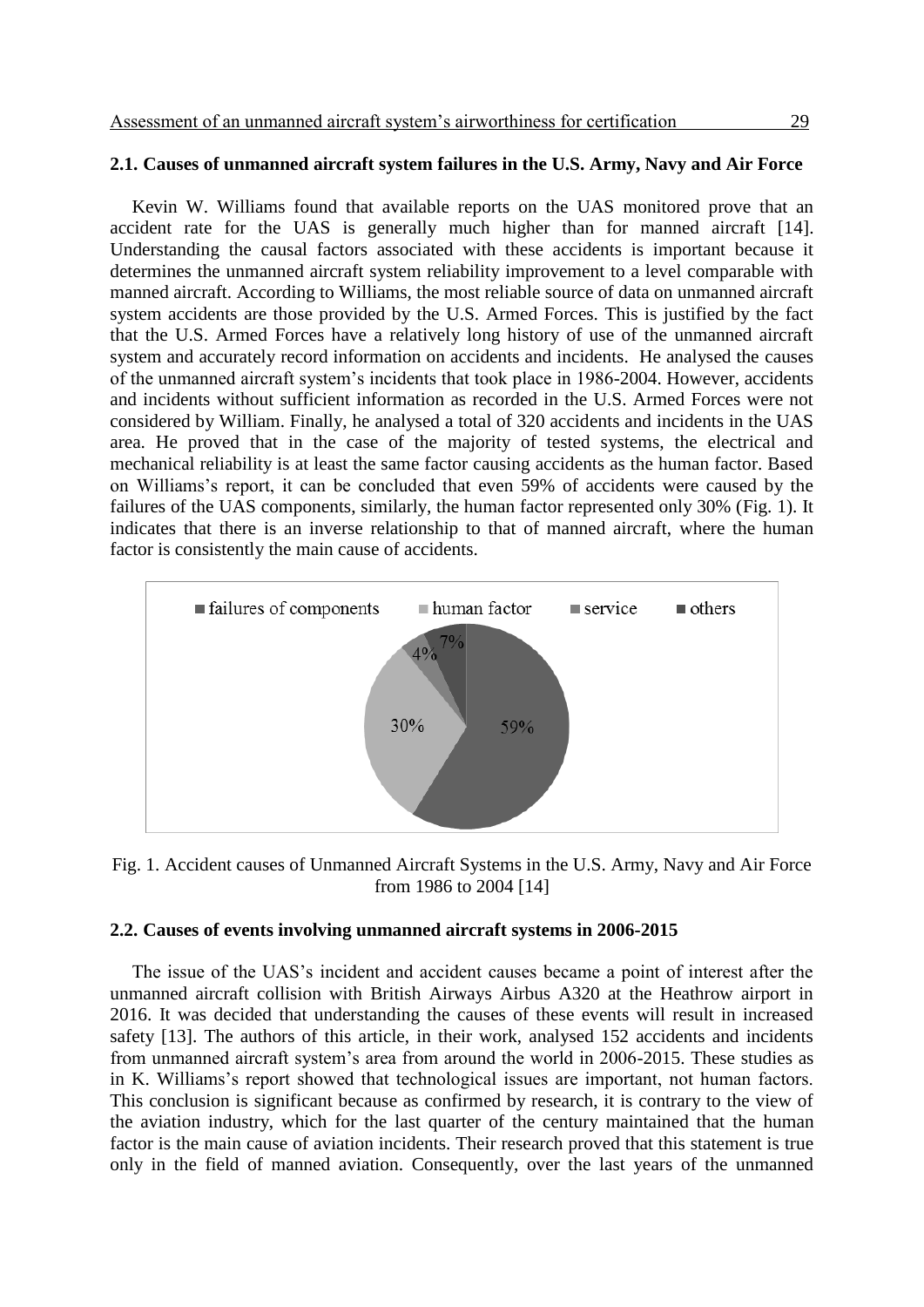aircraft system industry, the greatest emphasis was placed on education and licensing of operators and raising awareness among the users. As a result, the number of events caused by the human factor decreased, but it did not affect the design of air systems. These requirements imposed on unmanned aircraft system operators, however, failed to eliminate the main cause of incidents. It results from the conducted analyses [13] that the cause of 64% of events are failures of the unmanned aircraft system components [\(Fig. 2\)](#page-3-0), which is consistent with Williams's results. Finally, it was recommended that regulatory authorities should lay down provisions regulating the issues of requirements on airworthiness and other technical issues.



Fig. 2. Causes of incidents of unmanned aircraft systems in 2006-2015 [13]

<span id="page-3-0"></span>According to this research, it can be seen that for more than 25 years, the main factor of the UAS failure was incorrectly identified, which consequently did not allow in minimising the number of incidents. From this perspective, it should be expected that normalisation of this area by introducing regulations and standards imposing requirements in the field of airworthiness and the mandatory UAS certification will probably minimise the number of accidents and incidents. The basis of this claim is the fact that the certification process is inherent to the need to perform a series of tests aimed at verification of the unmanned aircraft system safety.

#### **2.3. EASA safety report**

The unmanned aircraft system safety issues constitute an area of interest for the European Aviation Safety Agency (EASA), which states in the annual safety reports that technical failures are one of the causes of the UAS incidents and accidents (Tab.) [3]. In its statistics, technical factors are not dominant. The reason for this state can be observed in the absence of reporting accidents and incidents involving unmanned aircraft systems. In addition, these incidents are not tested as thoroughly as in the case of manned aircraft. According to the data published by EASA, it is clear that the number of incidents and accidents involving unmanned aircraft increases yearly [\(Tab. 1\)](#page-4-0).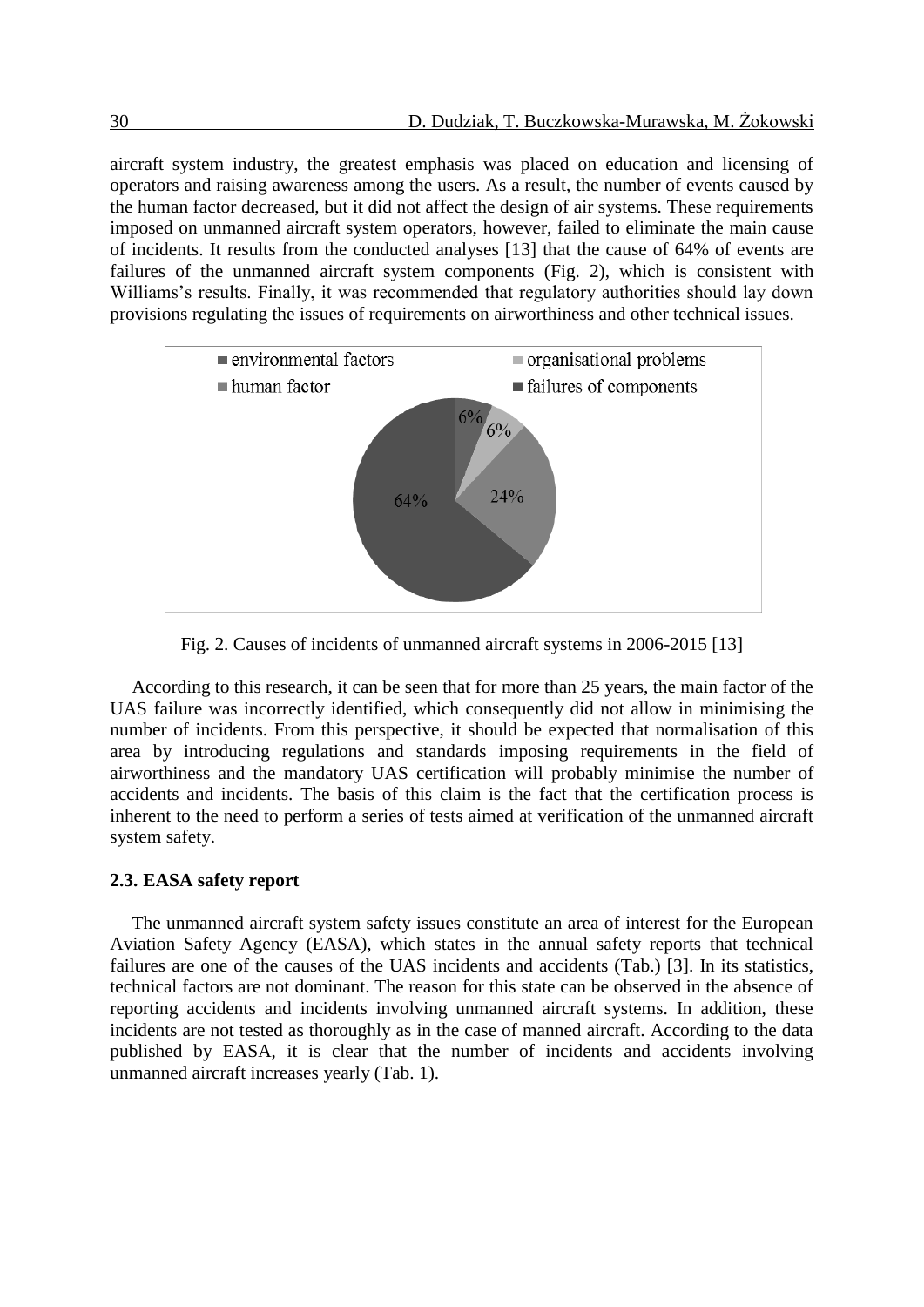Tab.1

Causes of events and incidents of unmanned aircraft in 2011**-**2016 according to EASA [3]

|                                                                      |              |                      |              | Key areas risks        |                  |                                    |                     |
|----------------------------------------------------------------------|--------------|----------------------|--------------|------------------------|------------------|------------------------------------|---------------------|
| <b>SAFETY PROBLEMS</b>                                               |              | incidents<br>Serious | Accidents    | disruption<br>Aircraft | collision<br>Air | Obstacle<br>collision in<br>flight | collision<br>Ground |
| <b>TECHNICAL</b>                                                     |              |                      |              |                        |                  |                                    |                     |
| System reliability                                                   | 20           | 1                    | 11           | $\bullet$              | $\bullet$        |                                    |                     |
| <b>OPERATIONAL</b>                                                   |              |                      |              |                        |                  |                                    |                     |
| Control of unmanned aircraft system<br>Flight path and automatic use | 3            | 1                    | 5            |                        |                  |                                    |                     |
| Airspace violation                                                   | 185          | 5                    | $\mathbf{1}$ | $\bullet$              | $\bullet$        |                                    |                     |
| Collision with a bird/wild animal                                    | 1            |                      | $\mathbf{1}$ | $\bullet$              |                  |                                    |                     |
| Flight planning and preparation                                      | 3            |                      |              | $\bullet$              | $\bullet$        |                                    |                     |
| Landing management                                                   | $\mathbf{1}$ |                      |              | ●                      |                  |                                    |                     |
| Separation in the air                                                | 42           |                      |              |                        |                  |                                    |                     |
| <b>HUMAN FACTOR</b>                                                  |              |                      |              |                        |                  |                                    |                     |
| Navigation and airspace, knowledge<br>and skills                     | 102          | $\overline{4}$       |              |                        |                  |                                    |                     |
| Knowledge of the aircraft, systems and<br>procedures                 |              |                      |              |                        |                  |                                    |                     |
| Experience, training, individual<br>competences                      |              |                      |              |                        |                  |                                    |                     |
| <b>ORGANISATIONAL</b>                                                |              |                      |              |                        |                  |                                    |                     |
| Development and application of<br>regulations and procedures         |              |                      |              |                        |                  |                                    |                     |
| Change and new situation management                                  |              |                      |              |                        |                  |                                    |                     |

<span id="page-4-0"></span>Tab. 1 The increase in the number of accidents and incidents in 2011**-**2016 according to EASA [3]

|           | <b>Fatal accidents</b> | <b>Other accidents</b> | <b>Serious accidents</b> |
|-----------|------------------------|------------------------|--------------------------|
| 2011-2015 |                        | 2.6                    | 0.3                      |
| 2016      |                        |                        |                          |
| Change    |                        | $470\%$                | $2230\%$                 |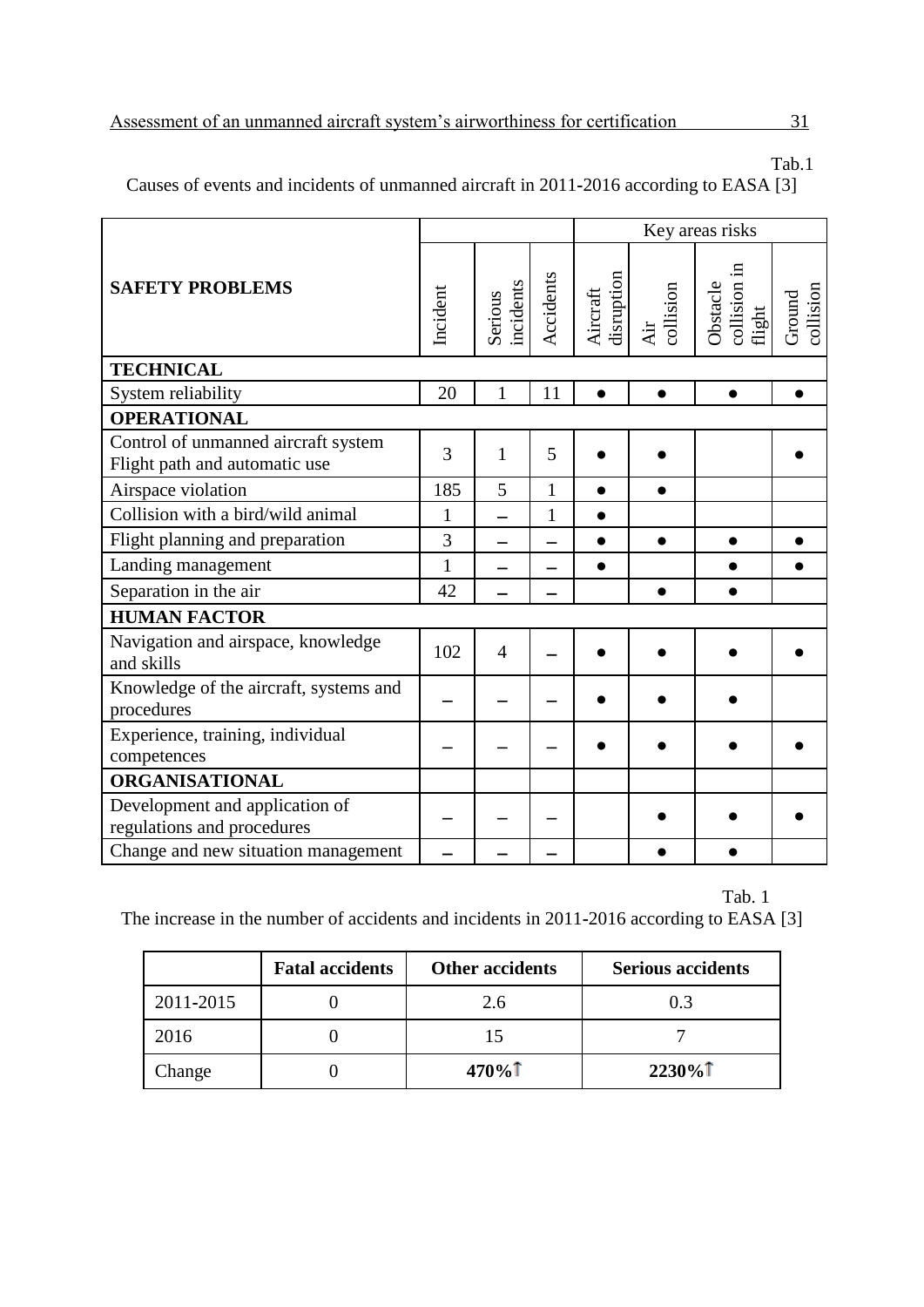### **2.4. The number of incidents in unmanned aircraft systems area according to the Civil Aviation Authority (CAA)**

The basic institution operating in Poland in this area is the Civil Aviation Authority (CAA). The Civil Aviation Authority informs about the annual increase in the number of events involving unmanned aircraft systems [1]. The Civil Aviation Authority declared in 2018 that the total number of events was 17(Fig. 3). However, according to the Civil Aviation Authority, 60 events were reported in August 2019 [2]. The increase in the number of these incidents is explained by the result of the popularisation of the unmanned aircraft system solutions.



Fig. 1. Number of events involving unmanned aerial systems in 2011**-**2018 according to the Civil Aviation Authority [1]

### **2.5. Safe impact energy**

Regardless of stating the fact that the technical aspect determines the safety of using the aircraft system, the challenge is to provide protection against the uncontrolled fall effects as a result of a failure. The studies showed that the impact energy of a falling object should not exceed 66Jso as not to cause harm to man. For example, to make the energy less than 66 J, the object falling at a speed of 20 m/s (72km/h) should have a weight of not more than:

$$
m = \frac{2*E}{V^2} = \frac{2*66}{20^2} = 0,33kg = 330g
$$
 (1)

Hence, it is necessary to conduct activities to make manufacturers and operators aware of the importance of airworthiness requirements in safety. The manufacturers and operators must be aware that even the so-called "drone toy" may pose a threat.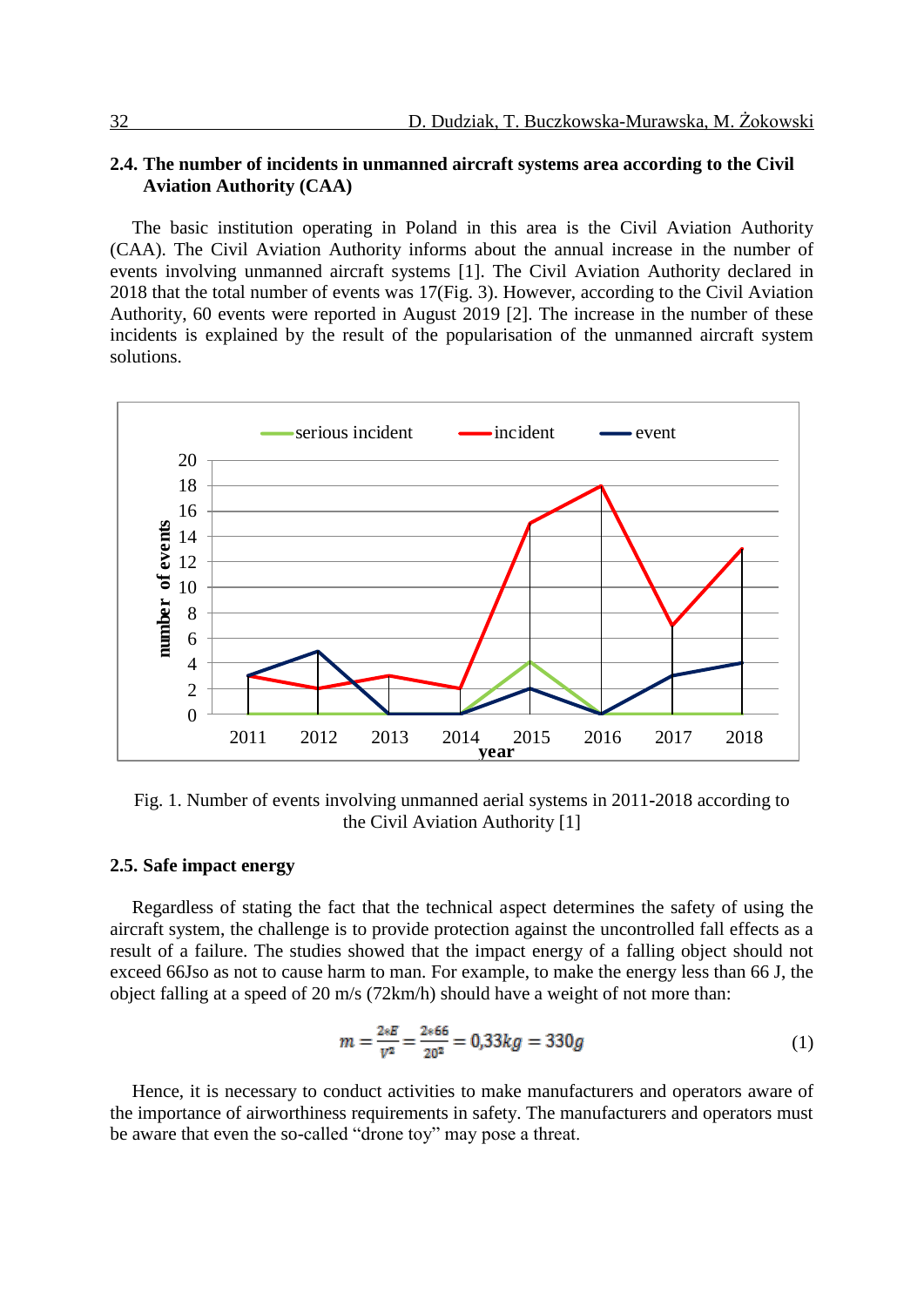### **3. CERTIFICATION OF UNMANNED AIRCRAFT SYSTEMS IN THE ARMED FORCES**

Given that unmanned aircraft systems application began with military applications, the safety issues were equally recognised by the NATO member states. To increase the operational safety of drones, they recognised the need for unmanned aircraft system certification, which results in standardisation documents on unmanned aircraft system airworthiness [7]. These documents are a standardisation agreement (STANAG). This is an agreement of NATO member states on the implementation of the alliance standard in whole or in part, with or without restrictions, to meet the interoperability requirement [6]. By 2019, NATO issued three standardisation documents on unmanned aircraft system airworthiness [9- 11], and the fourth is in the phase arrangements [8]. These documents were divided according to the unmanned aircraft type and take-off weight. The requirements contained in the standardisation agreements were based on manned aviation regulations, such as CS-22, CS-23, CS-VLA, etc. These agreements, as interdisciplinary standardisation agreements, are ratified and implemented by the Armed Forces of the NATO alliances and constitute the basis of unmanned aircraft system certification process in military applications.

#### **3.1. Certification process**

The certification process consists of four main stages [5]. Initially, the applicant applying for the certification of his/her product submits the application and the required documents to the institution conducting the certification process. Thereafter, the certifying authority verifies the quality, substantiveness and adequacy of the provided documentation to the scope of the proposed activity and its compliance with the requirements. Then, the practical verification of compliance with the requirements is conducted. It involves verifying the applicant and his/her subcontractors. As a result, the certifying authority can determine whether the entity applying for the certificate is able to manufacture aviation products in accordance with the requirements and provided instructions. The entire process ends with the acceptance or nonacceptance of the application.

The certification process is time-consuming and restrictive. For example, according to STANAG 4703, the object must meet at least 86% of the requirements, and the rest should be met to obtain a positive certification result [10]. Experience from the certification process carried out by a team of specialists operating at the Aircraft Composite Structures Division of Air Force Institute of Technology shows that in spite of such stringent requirements, it can be concluded that the STANAG guidelines are flexible in terms of the way of presenting proof of compliance with airworthiness. The mentioned airworthiness can be proven by presenting qualitative and quantitative evidence, as well as those resulting from the analysis and process ones, technical description of the construction, design review, those of risk management [12] and in any other form if it is properly described.

### **3.2. Certification process challenges**

The manufacturer's inseparable involvement is connected with the certification process. Already at the stage of the product (unmanned aircraft system) preparation, it should take into account, the costs relevant to the necessary quality and number of the conducted tests. The planned time for conducting the unmanned aircraft system tests is also significant. In addition, conducting the tests and confirming airworthiness constitute a great challenge for the research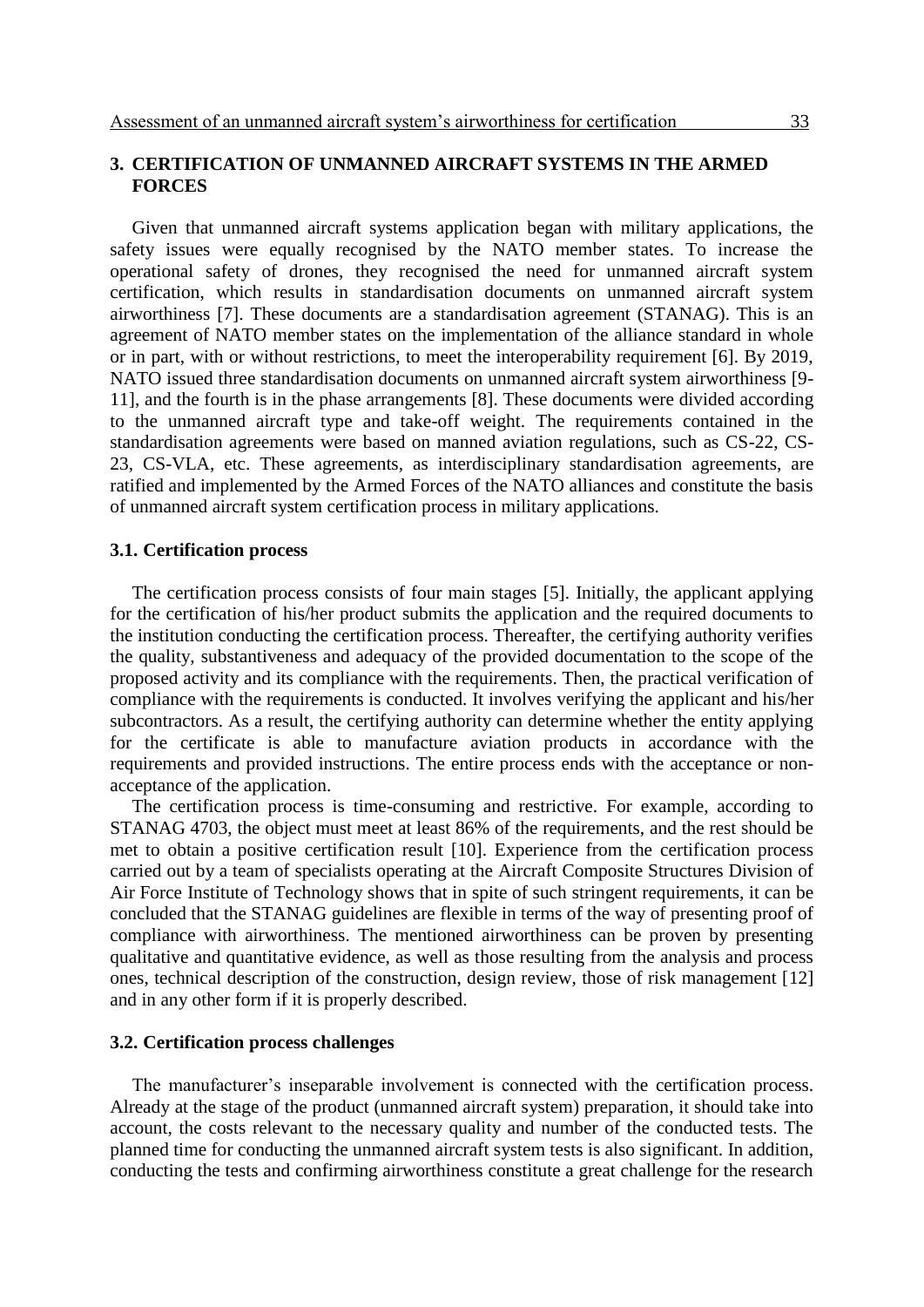body. Despite 25 years of history, the unmanned aircraft system is still a relatively new technology, mainly due to its very intensive development. Because of structural limitations, the components are usually parts that are primarily dedicated to use in modelling. Although these components are characterised by low price and high parameters (for example, power in case of engines), they are not as repeatable as in manned aviation, they have a wide range of manufacturing tolerance, and consequently, they may be unreliable. Currently, there are no components dedicated to unmanned aircraft systems on the market, which would meet the aviation requirements. This is attributable to the dynamic development of technology, which motivates manufacturers to frequently introduce new, improved, and thus, not fully tested products to the market. This kind of race results from failure to carry out time-consuming and costly tests of components, as an unprofitable activity. It is worth noting that the manufacturers address their offer to modellers. In turn, the modelling applications do not require the product to meet high requirements in reliability. In this area, the operation of models significantly differs from the operation of unmanned aircraft systems, on which the requirements are imposed from the perspective of manned aviation.

#### **3.3. Airworthiness requirements on the example of a piston engine**

In contrast to the models that are used only within the modeller's sight, the unmanned aircraft system usually performs tasks beyond the operator's sight. This makes it possible to conduct the UAS's tasks from several hundred kilometres from the operator. Hence, the requirements for unmanned aircraft systems engines are definitely higher in order to ensure the required reliability and adequate operation time. For example, STANAG 4703 requires conducting the engine strength test, which covers a total of 50 hours of operation [10]. For one of the air targets tested in Air Force Institute of Technology, the used engine provided failure-free operation only for about 5 hours. The manufacturer apparently assumed that the engine would be used at full power only for short periods of time, which is typical for modelling applications. However, the air target operation required the engine to run at full power for most of the mission time, which significantly affected its service life. Aiming to extend the operation time, the specialists of Air Force Institute of Technology conducted tests on engines fuelled with higher oil content in relation to 1:50 proposed by the manufacturer. The increase in the oil content to the value from 1:25 to 1:30 ensured the extension of operation time to 25 hours. In addition, the number of engine failures decreased from the initial 1 per 10 flights to approx. 1 per 100 flights. This case perfectly demonstrates the differences in the way of operation of flying models and unmanned aircraft systems. The applied construction and material solutions provide high performance (high power, low weight) sufficient in modelling applications, however, they do not provide the required 50 hours of operation. Due to differences in operation, the modelling components in the selection process for use in an unmanned aircraft system should be tested and operated in a rational way (for example, by limiting the service life resources) to finally meet the expected safety and reliability requirements.

### **3.4. Airworthiness requirements on the example of the Jet type engine**

Another example can be experience gained during the development of a set of jet air targets with a programmed flight route (ZOCP-JET2), which was equipped with miniature JetCat type miniature turbine jet engines (MTJE). During the system tests, it occurred that the differences in the production of individual engine units affected real reliability and durability.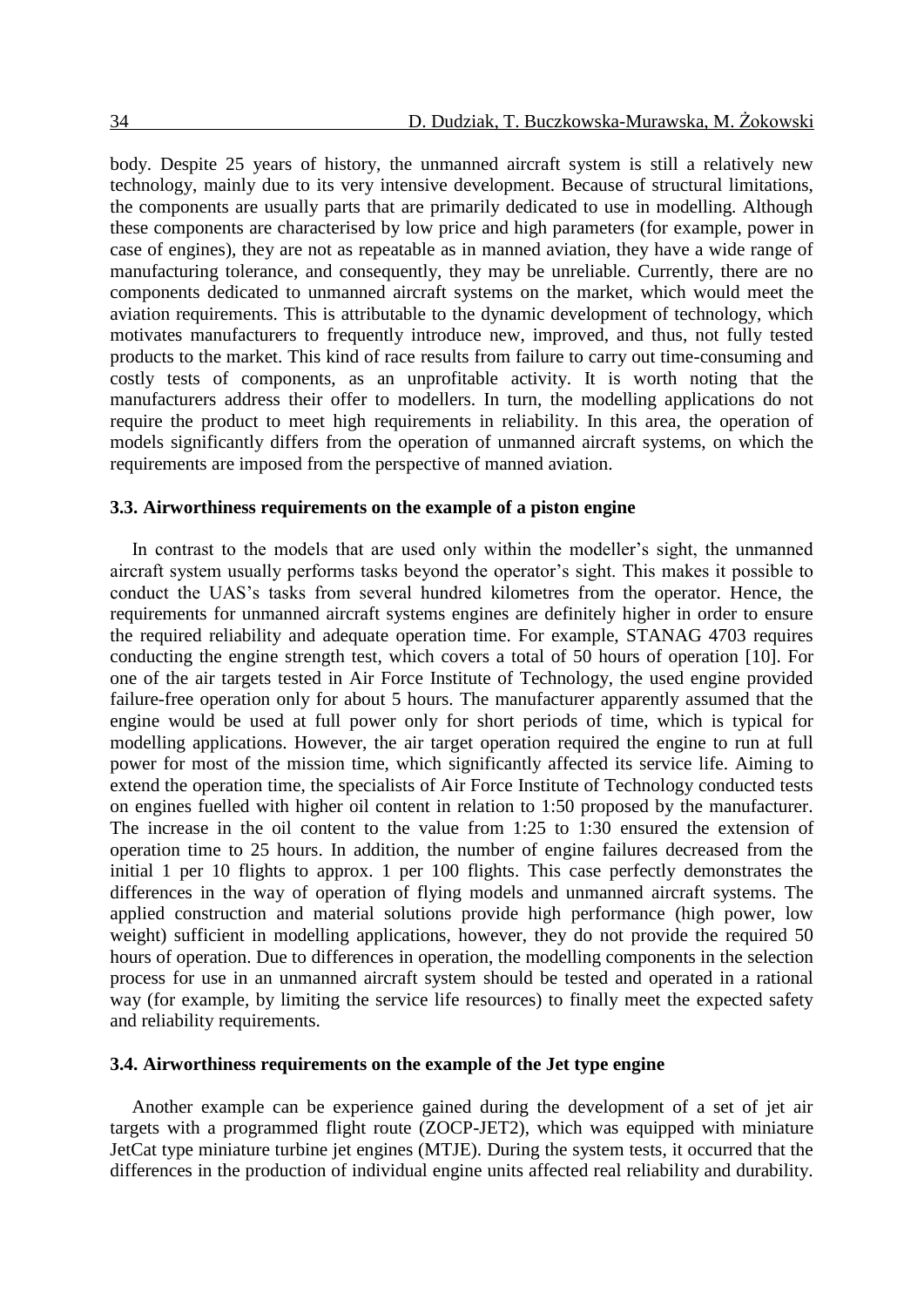In addition, these engines were operated in a manner unpredicted by the manufacturer in the modelling applications. One of the main causes of failure in the engine was damage to the bearings during operation. To reduce the frequency of engine failure, and thus, minimise the risk of loss of costly unmanned aircraft system, Air Force Institute of Technology with the Military University of Technology within the framework of the work *"Jet Air Targets with a programmed flight route",* developed the solution in the form of a controlled operation. Consequently, an engine preparation and service station was designed. The engine preparation and service station was designed to determine and archive the basic initial characteristics of the (model) new JetCat type miniature turbine jet engines before their installation on a jet air target (JAT) and to monitor the basic engine characteristics in the operation process, taking into consideration the critical external loads resulting from the implementation of air tasks. Finally, a station that allows for testing the selected class of jet engines in terms of safety and guaranteeing airworthiness for this component was created. The process of controlling the engine parameters implemented through its assistance allows to objectively determine the moment of its safe decommissioning. As an effect of the project implementation, it should be stated that ensuring reliable operation of components is a complicated process and requires knowledge, experience, time and instrumentation. However, it should be emphasised that obtaining reliable operation of all components is the only guarantee for achieving the intended increase in unmanned aircraft system operation safety.

#### **3.5. Certification result**

The above-presented examples are just one aspect of unmanned aircraft system testing, which basically covers every area of its manufacture and operation. Hence, ultimately, the certification result of the entire product can be positive, positive with limitations, and negative. The certification objective is to increase safety; therefore, a defective product cannot be put into service as it poses a threat. However, in such a case, the applicant receives feedback and can improve the unmanned aircraft system and proceed to the certification process again.

### **4. CONCLUSION**

Certification is a time consuming, but necessary process that involves numerous challenges. However, it is necessary as it guarantees an increase in safety due to the unmanned aircraft system quality. Obtaining the certificate increases confidence in the technology and the manufacturer, which can contribute to his/her revenues. Although the standardisation requirements on the unmanned aircraft system airworthiness are still being developed, following the principles adopted in manned aviation can support manufacturers in the construction of safe unmanned aircraft systems.

### **References**

- 1. Civil Aviation Authority. 2019. *Biuletyn bezpieczeństwa w lotnictwie cywilnym* 3(9) [In Polish: *Safety bulletin in civil aviation* 3(9)].
- 2. Civil Aviation Authority. 2019. *Conference: Drony – Prawo, Technologia, Usługi*  [In Polish: *Drones – Law, Technology, Services*]*.* Katowice, 29 August 2019.